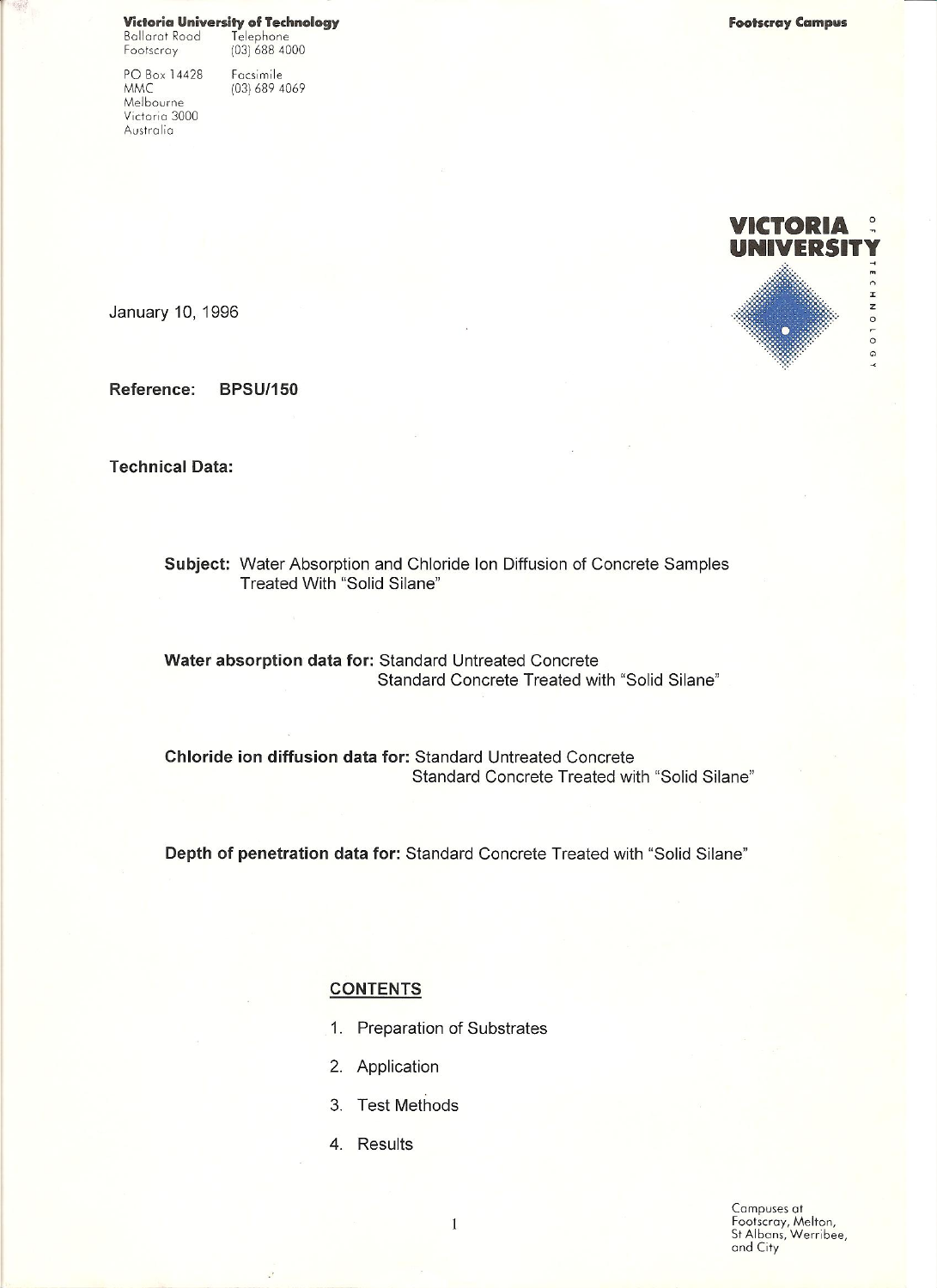# **1. PREPARATION OF SUBSTRATES**

a) Materials

Cement: General Purpose "Blue Circle" cement Sand: Washed concrete sand Aggregate I: 20 mm basalt Aggregate II: 14/10 mm basalt Aggregate III: 7 mm basalt Gauging Liquid: Water

b) Preparation Method:

Standard 50 mPa concrete was prepared in a pan mixer. The ratio of ingredients was: Aggregate I 650: Aggregate II 520: Aggregate III 145: sand 630; cement 350: water 175. The concrete was poured into oiled moulds of dimensions 30cm x 30cm x 5cm deep. Each slab was placed onto a vibrating table for 10 seconds and allowed to harden overnight. The slabs were demoulded and placed in a fog chamber at 23  $^{\circ}$ C curing for 28 days. The cured concrete slabs were cleaned by water washing with neutral detergent, dried for 24 hours at 50  $\mathrm{^0C}$ . The slabs were let stand at 25  $\mathrm{^0C}$  and 50% relative humidity for 1 week before application of the product to be tested. A total of 9 slabs were cast for the tests.

# **2. APPLICATION**

One coat of "Solid Silane" was evenly applied to the slabs using a paint brush to achieve a coverage of about 200 g/m<sup>2</sup> (about 0.230 mm wet film thickness) and two coats to achieve about 400g/  $m^2$ . (about 0.46mm wet film thickness). One coat was applied to three slabs and two coats were applied to three slabs. The samples were dried for 24 hours between coats. Three untreated slabs were kept as controls. Table 1 lists samples tested. Once the product had been applied the slabs were kept for 14 days at 25  $\rm{^0C}$  and 50% relative humidity before any tests were caried out.

| Samples          | Application rate | Wet film thickness |  |  |
|------------------|------------------|--------------------|--|--|
|                  | $(kg/m^2)$       | (mm)               |  |  |
| SS <sub>1</sub>  | 0.20             | About 0.23         |  |  |
| SS <sub>2</sub>  | 0.20             | About 0.23         |  |  |
| SS <sub>3</sub>  | 0.20             | About 0.23         |  |  |
| SS <sub>4</sub>  | 0.40             | About 0.46         |  |  |
| SS <sub>5</sub>  | 0.40             | About 0.46         |  |  |
| SS <sub>6</sub>  | 0.40             | About 0.46         |  |  |
| REF1             | Untreated        | Untreated          |  |  |
| REF <sub>2</sub> | Untreated        | Untreated          |  |  |
| REF <sub>3</sub> | Untreated        | Untreated          |  |  |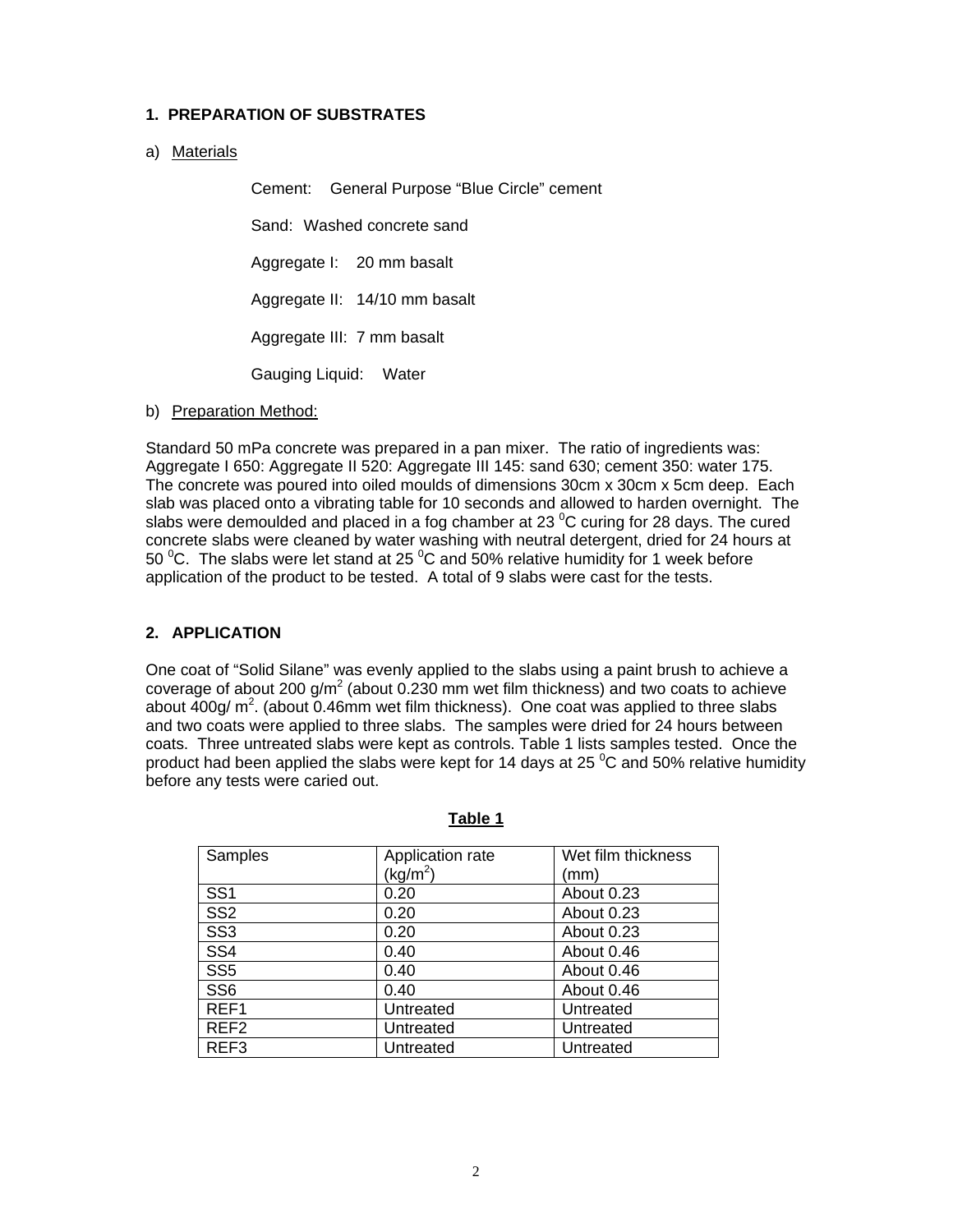# **3. TEST METHODS**

# a) Capillary Water Absorption

# i) Sample Preparation

A single prism of dimensions 100x 100x 50 mm was cut from each of the slabs in Table 1. The prisms were dried at 50  $\mathrm{^0C}$  overnight and allowed to stand at 25  $\mathrm{^0C}$  and 50% humidity for 24 hours before testing.

# ii) Measurement of Capillary Water Absorption

The capillary water absorption of the prisms was measured by the wet sponge method and presented as % weight increase over time against control.

### b) Chloride Ion Diffusion

### i) Sample Preparation

A single prism of dimensions 100x 100x 50cm was cut from each of the slabs in Table 1. The prisms were dried at 50  $\mathrm{^0C}$  overnight. All surfaces except for the silane treated surface were coated with two coats of solvent-free epoxy paint to form a watertight film.

ii) Immersion in Chloride-Laden Water

The cured specimens were immersed in 3% sodium chloride solution kept at 20  $^0$ C . The immersion was with the exposed concrete facing upward 25mm below the surface of the solution. The speciments were kept in the bath for 35 days.

iii) Measurement of Chloride Ion Content

The samples were sliced into 10 mm depth increments form the treated face and each slice was pulverised. The chloride ion concentration was measured at depth increments of 0-10, 10-20, 20-30, 30-40, and 40-50 mm from the suruface. The chloride ion content was determined by the method set out in British Standard BS1881 Part 6.

#### c) Depth of Penetration

The depth of penetration of the product was determined by splitting the remainder of each slab and applying methylene blue dye water solution to the freshly broken face. The broken face was perpendicular to the treated face. The depth of penetration was taken to be the distance from the dye interface to the applied face.

# **4. RESULTS**

### a) Capillary Water Absorption

The capillary water absorption versus time was measured. The average reduction in water absorption of the treated samples relative to reference is presented in Table 2.

| Samples   | Reduction in capillary water uptake after 24 hours |  |  |
|-----------|----------------------------------------------------|--|--|
| SS1-3     | 93.2%                                              |  |  |
| $ $ SS4-6 | 94.9%                                              |  |  |

# **Table 2**